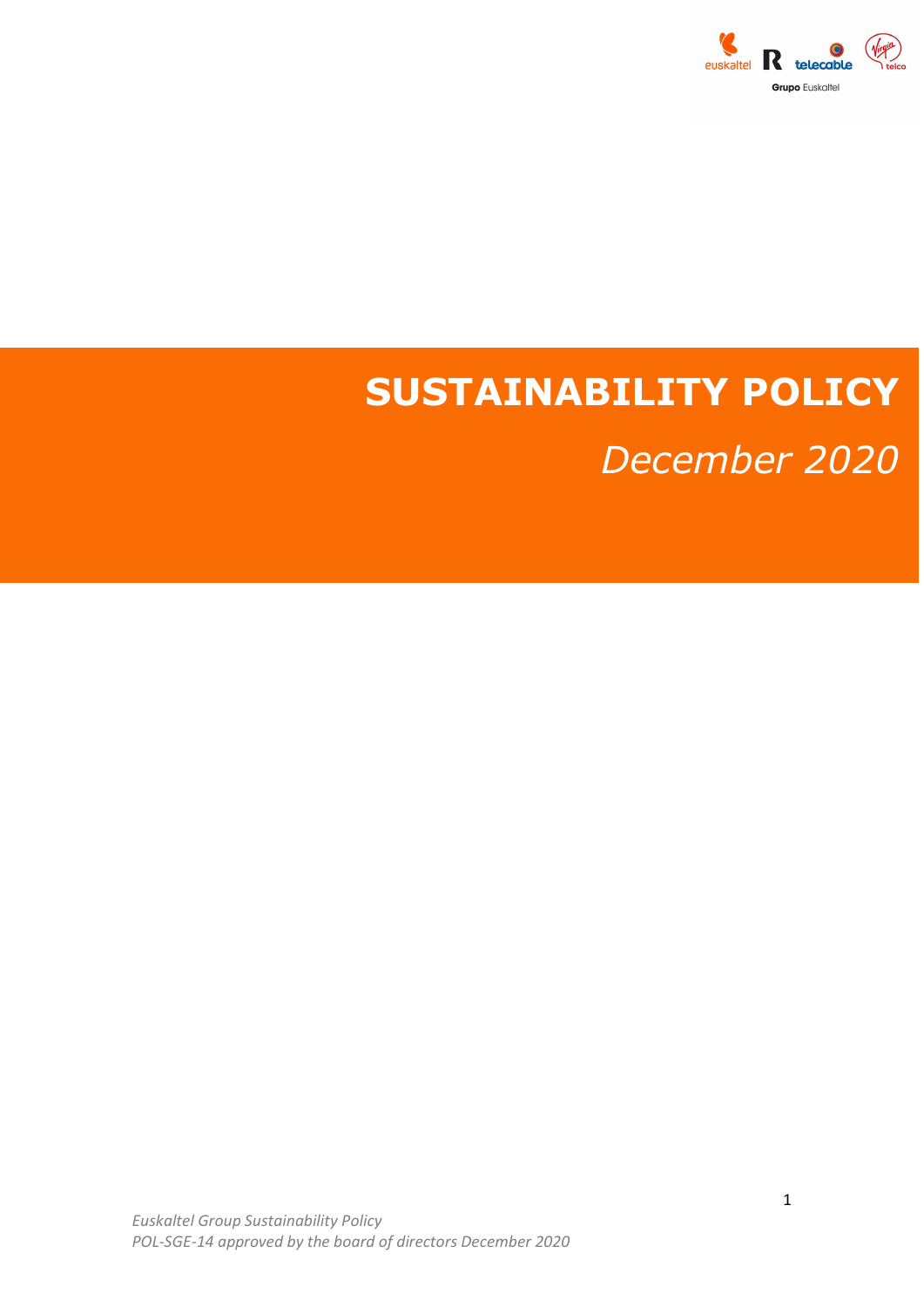

# **Contents**

Table of contents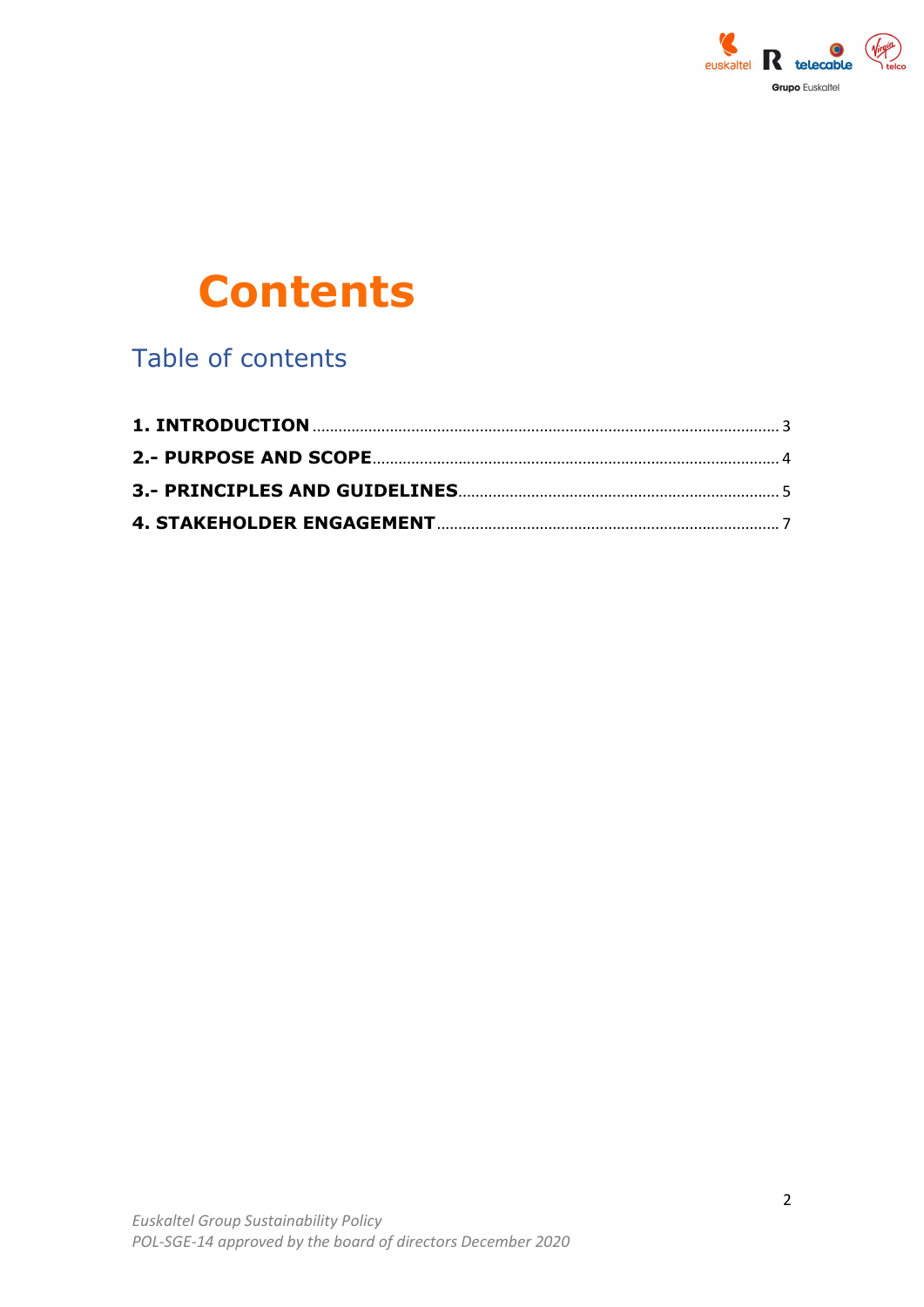

## 1. INTRODUCTION

Euskaltel is the leading convergent telecommunications Group in northern Spain. It has strong territorial ties and a well-founded commitment to the Basque Country, Galicia and Asturias, where it operates via the operators Euskaltel, R Cable and Telecable.

The Euskaltel Group has developed a national expansion plan with the aim of tapping into the areas of the Spanish market where the Group does not currently have a presence, thereby reaching more customers. The signing of a trade mark licensing agreement with the Virgin Group in February 2020 represents a major step towards growth in this market, as yet untapped by Euskaltel. Thus, the Virgin trade mark will coexist with the three regional brands established by the Group (Euskaltel, Telecable and R), bringing new expansion opportunities at a national level.

Throughout the development of its business strategy, the Euskaltel Group takes into account the guidelines set out by the UN Global Compact, the Paris Climate Accord, Agenda 2030 and the Sustainable Development Goals as leverage for the transformation towards a more sustainable world.

The Group considers that sustainability should make a contribution and be geared towards creating value for all stakeholders, and therefore it holds these commitments and values present throughout its mission and remains firmly committed to the local perspective, transparency, excellence of management, Good Corporate Governance, respect for Human Rights, gender equality and equal opportunities, as well as the alignment of suppliers with Corporate Social Responsibility policies and responsible contribution to taxation.

Along these lines, the Group has joined the "European Green Recovery Alliance" which aims to recover from the health and economic crisis in the European Union with sustainability at the forefront for Governments in the implementation of measures and policies aligned with the sustainability criteria. This manifesto is supported by the strategy developed in the European Green Deal based on the understanding of the competitiveness-environment dynamic in the pillars of digitisation, decarbonisation and resilience.

The Group has also reasserted its commitment to sustainability by recently being included in the FTSE4Good IBEX stock market index, one of the most prestigious in the world, which lists the leading Spanish Companies in terms of Corporate Social Responsibility practices. Forming part of this index is a major acknowledgement of the Group's efforts to include best Sustainability practices in management.

This policy sets out a starting point for introducing a strong commitment that reflects the determination of the Euskaltel Group and its stakeholders to help create a more human, diverse and sustainable environment.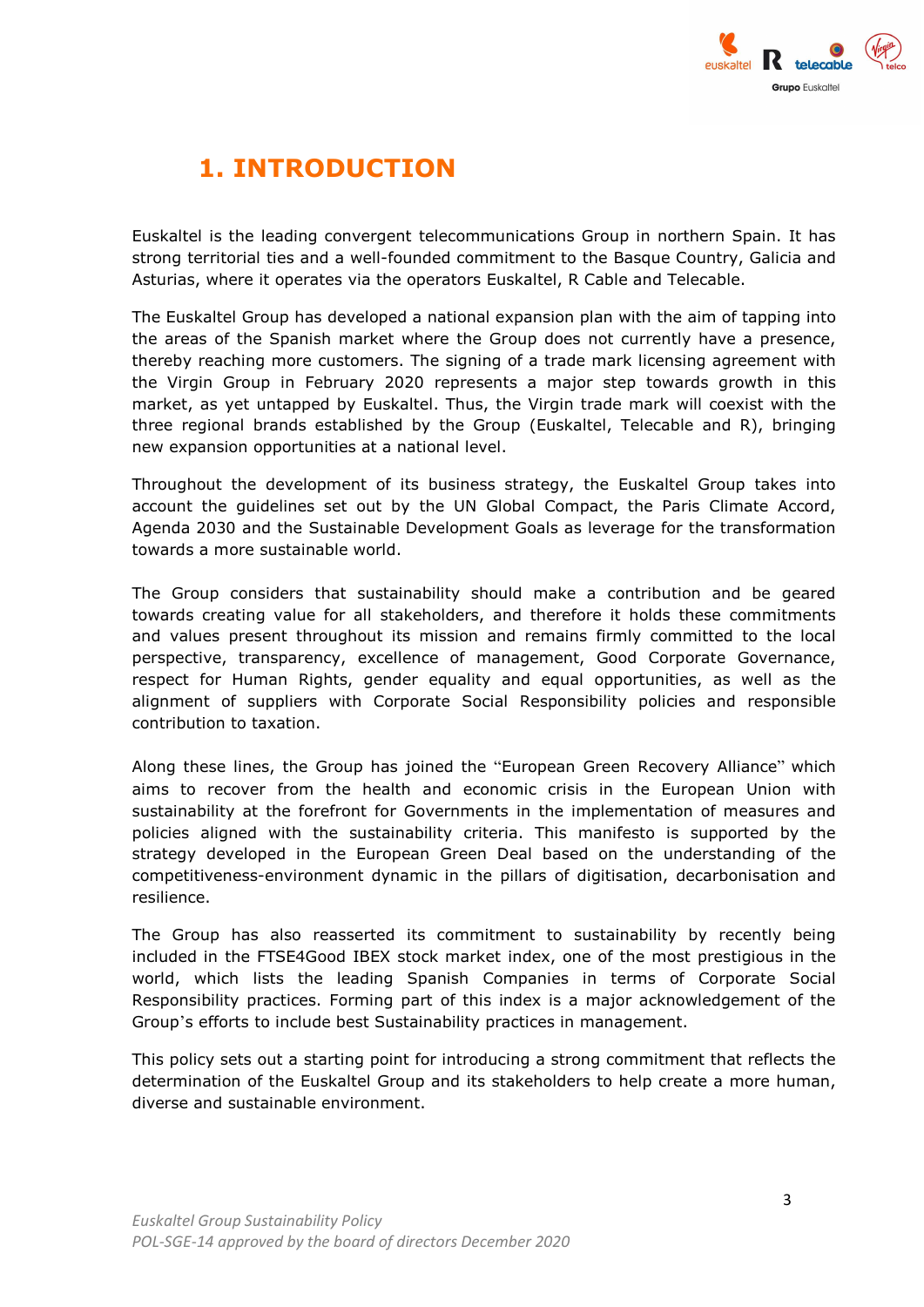

#### 2.- PURPOSE AND SCOPE

The Euskaltel Group's main goal is to cater to society's communication needs and support greater productivity for businesses with greater transparency in communication and better information management, contributing to the economic and social development of the areas in which it operates.

This Sustainability policy aims to establish a reference framework that supports the management of social and environmental impacts, in the same way that it promotes transparency, responsible communication, ethical behaviour and dialogue with stakeholders.

The Sustainability goals form an integral part of the business strategy across ten priority areas:

- Contributing to the socio-economic development of the local environment by developing social action projects.
- Achieving carbon neutrality by 2030.
- Increasing the efficiency of resources and promoting new technologies to reduce environmental impacts.
- Helping create and foster connections among people, companies and initiatives through the use of ICT.
- Promoting personal and professional growth in a positive work environment to achieve qualified and motivated human capital.
- Protecting and promoting an inclusive, respectful and diverse environment through the Equality Plan.
- Bringing value and growth opportunities to local suppliers who are strategic to the Group and ensuring the supply chain meets the ESG criteria (Environmental, Social and Governance) established by the Group.
- Offering the best communication solutions to promote responsible consumption and meet customers' expectations.
- Ensuring the Group's Governance model is a responsible one.
- Helping generate a framework of trust and transparency with partners and shareholders.
- Promoting informative transparency and responsible communication with stakeholders.

The Group's aim is for directors, executives, senior staff and all Euskaltel Group personnel to be the ones who practice, actively promote and oversee the compliance of these principles and actions within their scope of responsibility, integrating them into their way of being, acting and speaking.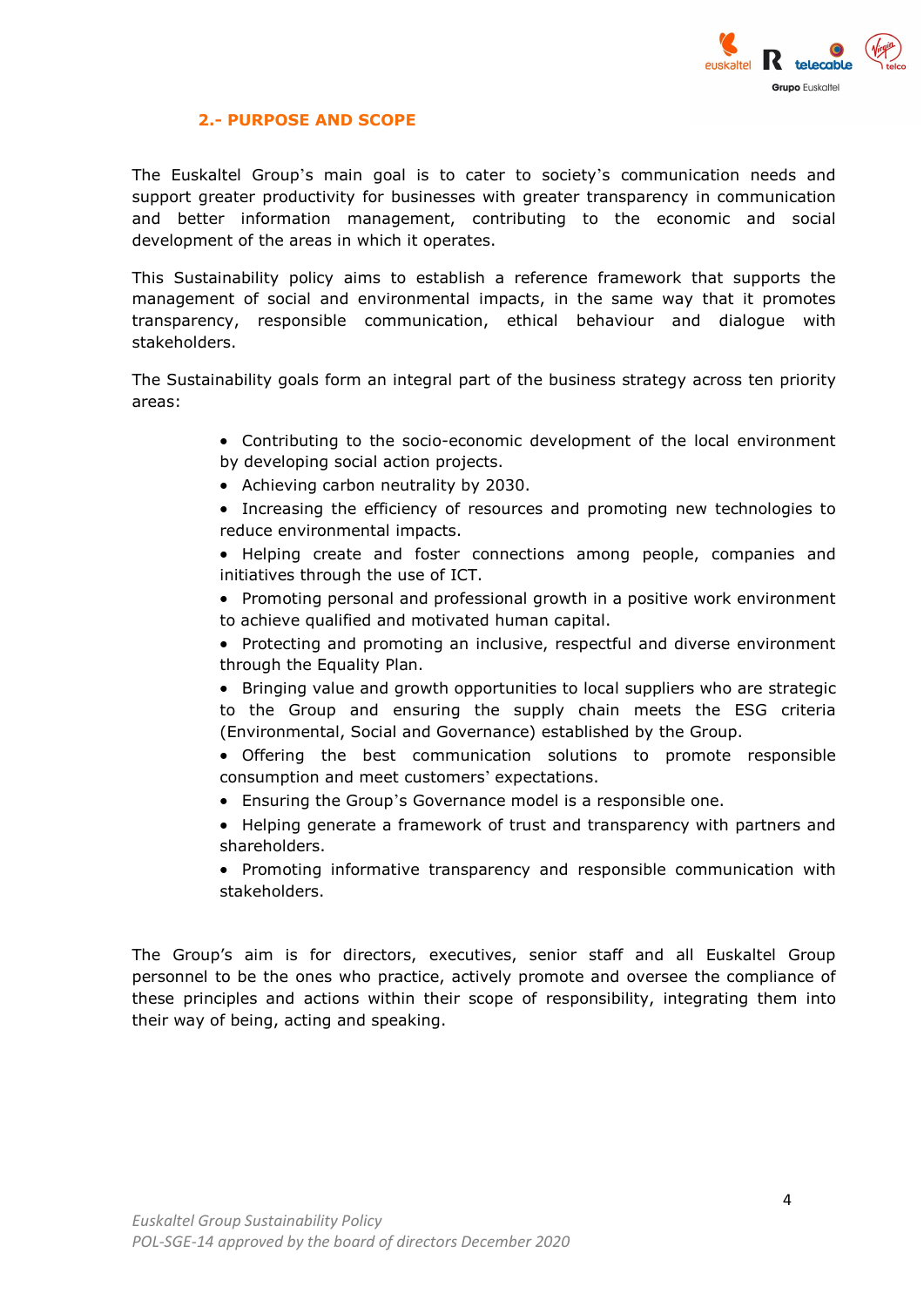

This Sustainability Policy is applicable to the companies in the Euskaltel Group and any others in which the Group holds a majority shareholding at a given time. In the companies in which the Euskaltel Group holds a non-majority shareholding, the majority shareholder must strengthen and promote actions in line with this Policy.

This Policy also applies to the members of the Board of Directors and all persons who work in the Euskaltel Group, regardless of the responsibilities they hold within the organisation, their geographical or functional location and the company to which they render their services (the Group Professionals).

The Euskaltel Group's Board of Directors, in accordance with article 4 of its Regulations, is tasked with approving the Company's strategy and the specific organisation for putting it into practice. For these purposes, the Board of Directors is responsible for approving the general policies and strategies and, inter alia, approving the Sustainability Policy.

#### 3.- PRINCIPLES AND GUIDELINES

This Policy is developed within the 2020-2025 Strategic Sustainability Plan, which is based on the analysis of five strategic focus areas aimed at bolstering the position of the Group in relation to sustainability and supporting the Group's 2020-2025 Business Plan.

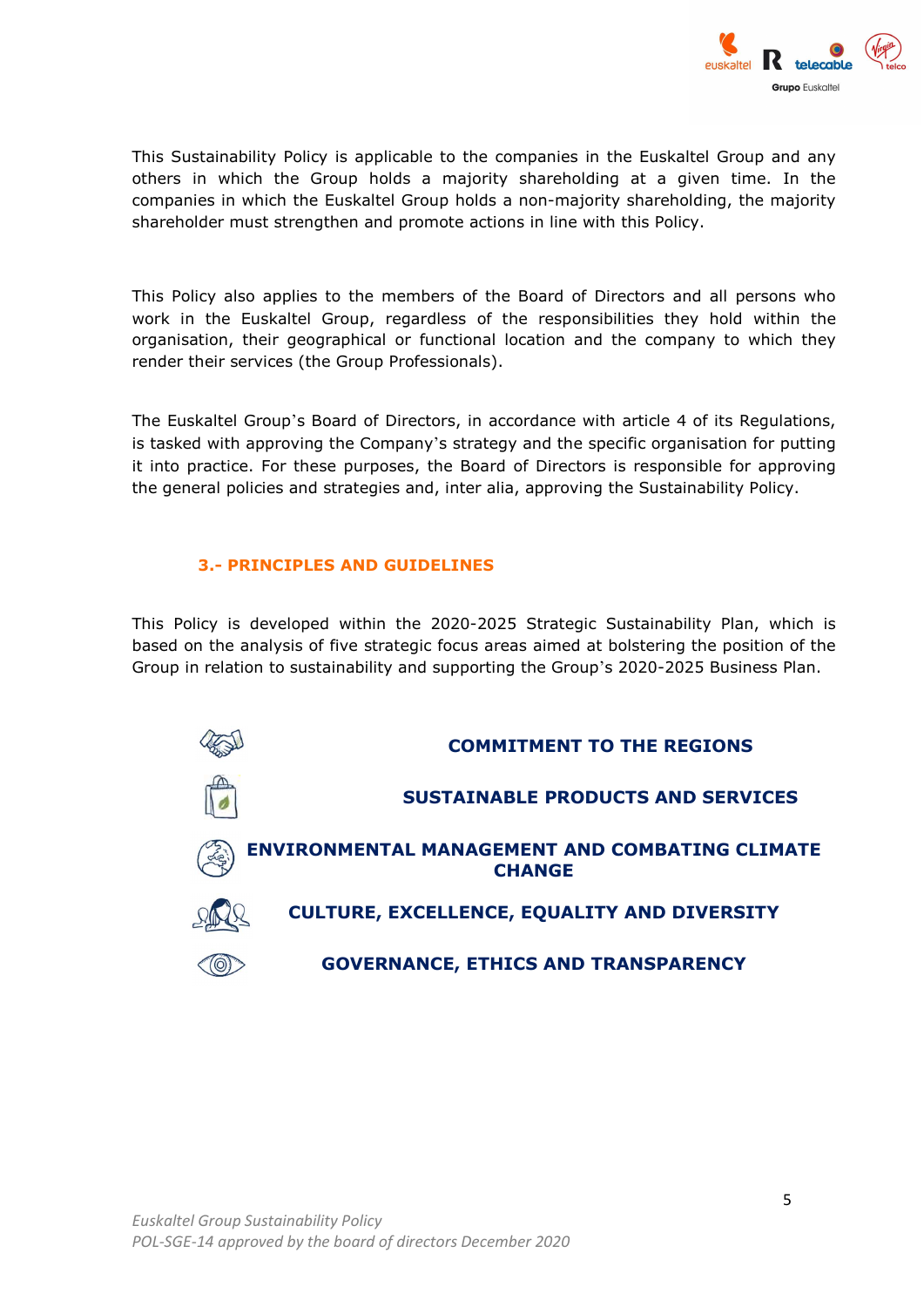

The specific objectives and challenges faced by the Group in terms of sustainability are set forth in the Plan, which covers all the brands comprising the Group and all areas of action.

| <b>STRATEGIC FOCUS</b><br><b>AREA</b>                                 | <b>AIM</b>                                                                                                                                                                                                                                                                                                                                                                       |
|-----------------------------------------------------------------------|----------------------------------------------------------------------------------------------------------------------------------------------------------------------------------------------------------------------------------------------------------------------------------------------------------------------------------------------------------------------------------|
| <b>Commitment to the</b><br>regions                                   | To promote the development and growth of the<br>$\bullet$<br>local communities in which the Euskaltel Group<br>operates, as well as to respond to the needs of<br>stakeholders through active listening.<br>To strengthen and promote a responsible supply<br>$\bullet$<br>chain.<br>brand value, integrating<br>business<br>To.<br>boost<br>$\bullet$<br>reputation management. |
| <b>Sustainable</b><br>products and<br>services                        | To build a Euskaltel Group identity that integrates<br>$\bullet$<br>distinguishing attributes, linked to a responsible<br>and sustainable business model that customers<br>can appreciate.<br>bring value<br>To<br>to customers, contributing<br>business<br>sustainability to<br>strategies<br>and<br>commitments.                                                              |
| <b>Environmental</b><br>management and<br>combating climate<br>change | To manage the environmental impacts of the<br>$\bullet$<br>business responsibly.<br>To avail of a business model geared towards<br>carbon neutrality and emission reduction.                                                                                                                                                                                                     |
| Culture, excellence,<br>equality and<br>diversity                     | To promote a climate and work culture of<br>$\bullet$<br>diversity; one that meets the needs, expectations<br>and aspirations of the professionals.<br>To offer an attractive business culture, based on<br>talent and with an active commitment to people<br>(diversity, work-life balance, inclusion, professional<br>development).                                            |
| <b>Governance, Ethics</b><br>and Transparency                         | To promote a culture of integrity and responsibility<br>$\bullet$<br>in all regions, all operations and among<br>all<br>members of the Euskaltel Group, developing an<br>ethical, transparent and trustworthy business<br>model as leverage for consolidating a sustainable<br>business in the long term.                                                                        |

To ensure compliance with the goals and commitments and to monitor developments, the Group has set up a Responsible Management model and system. This Responsible Management model is based on identifying the possible sustainability impacts and risks inherent in the activities carried out by the Group and in the development and application of the commitments, policies, management procedures and mitigation measures necessary to act according to the impacts identified.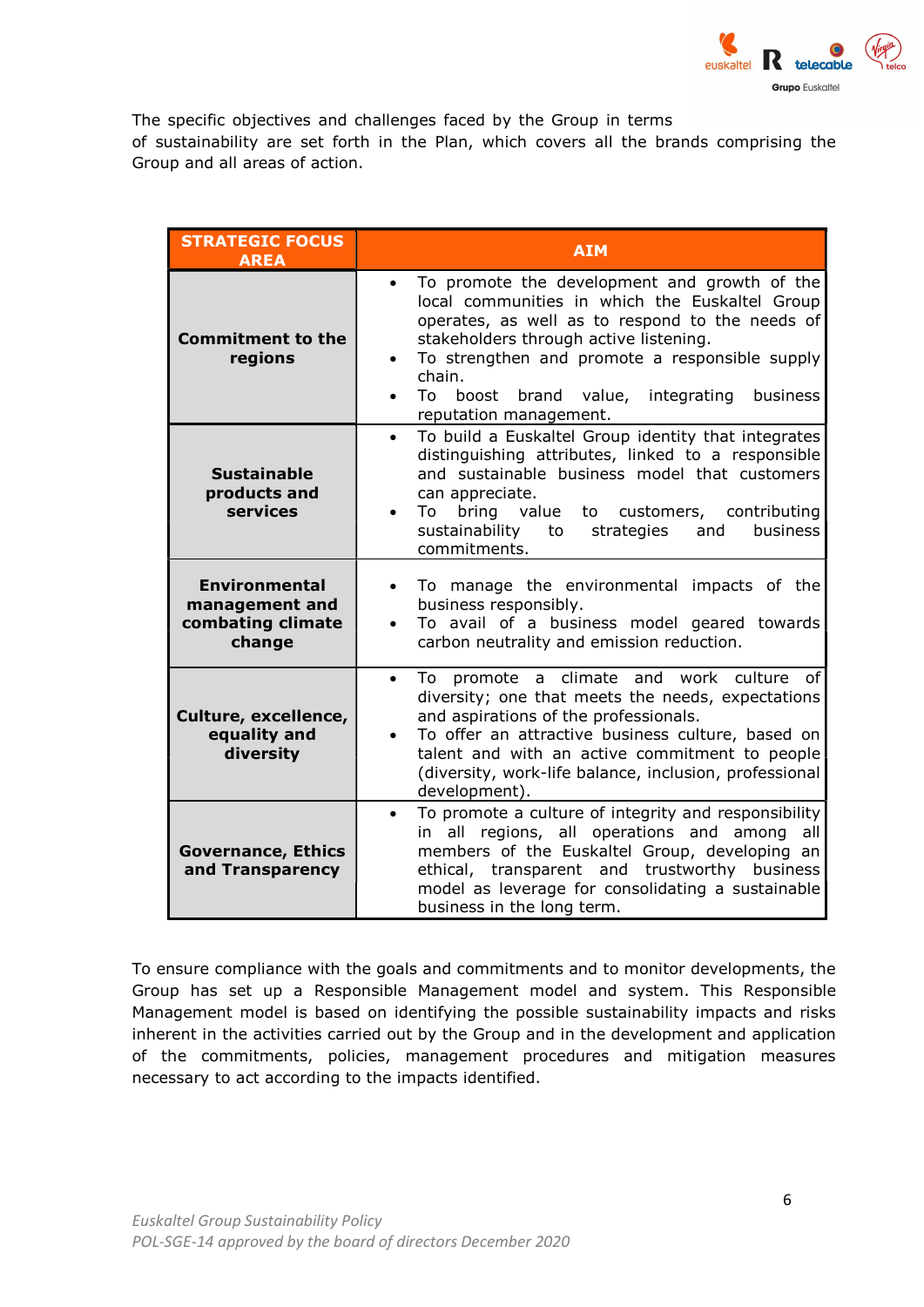

It also aims to maximise the efficiency of this management model by integrating all the management and monitoring systems established into a single, global, integrated management system. In this way, the management system audit model is standardised and a specific space is created in the corporate cloud for the purposes of systematising the monitoring of the improvement actions arising from the audits and enhancing communication with the departments involved.

The Euskaltel Group's Sustainability Team will ensure the policies and codes implemented in this area can be better supervised, and the progress made in relation to sustainability will be tracked, by means of a scorecard created and made available to the Board of Directors by the Audit and Control Committee, to enable risks to be assessed, opportunities identified and strategic decision-making facilitated.

The Sustainability Policy is distributed to the entire organisation, made available to stakeholders and reviewed every 5 years by the Group's Board of Directors, ensuring the adopted model remains consistent.

### 4. STAKEHOLDER ENGAGEMENT

The Strategic Sustainability Plan and its objectives have been developed based on the needs and expectations of the stakeholders identified through the different communication channels implemented for this purpose. Thus, the key issues and commitments for each stakeholder are established:

> • Employees: The Euskaltel Group's relationship with people is grounded in supporting and protecting Human and Employment Rights, equal opportunities, data confidentiality and privacy, and protection against corruption in each of the activities affecting them.

> In order to manage the dialogue with employees, regular meetings are held with both the management team and with other workers' committees and with the workers' legal representatives, in addition to providing direct communication channels for employees to convey their concerns and needs.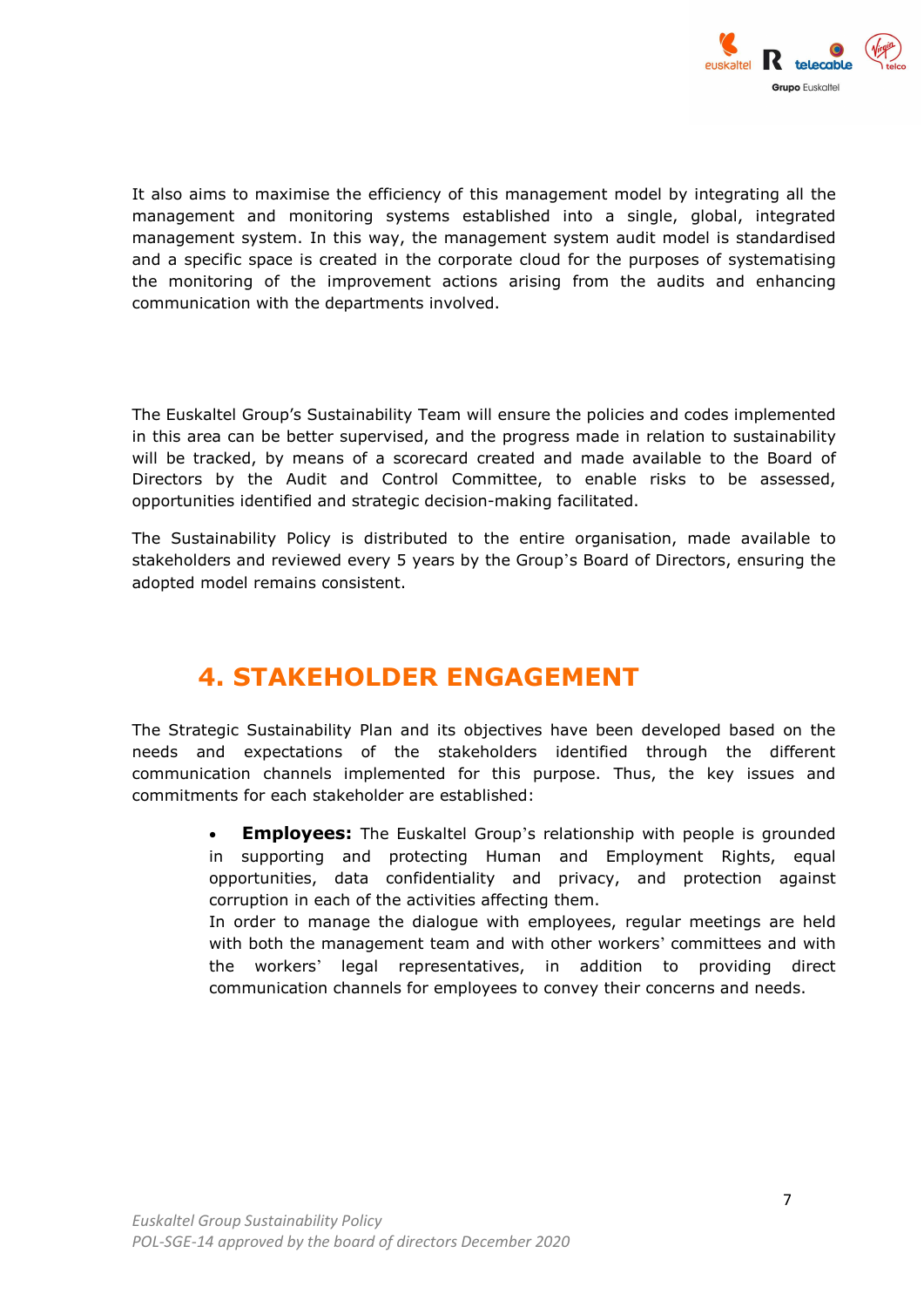

**Customers:** The Euskaltel Group's relationship with its customers is based on quality and proximity to their needs, data confidentiality and privacy in each of the activities affecting them.

To guarantee communication with customers, the Group has a customer care system that enables customer needs to be met via phone, web, app, social networks and in-person.

**Suppliers:** The relationship with suppliers is based on establishing balanced, stable and trusting relationships and upholding sustainability criteria in their commercial relations.

To deal with suppliers, meetings are arranged with Procurement Managers, as well as with the user and audit areas to conduct continuous monitoring of compliance with our sustainability standards.

**Shareholders:** The relationship with shareholders is based on upholding the responsibilities of good governance and value creation and maintaining the criteria defined in terms of competitiveness, ethics, transparency, fair market competition and adherence to legislation in the performance of activities.

To ensure honest and direct communication with shareholders, a set of information, communication and contact channels has been implemented through the CNMV, the corporate website and the General Shareholders' Meeting, among others.

**Government Entities:** The relationship with Government Entities, from local to international level, including the regulatory bodies in each geographical area, is founded on regulatory compliance criteria, transparency and trustbased cooperation, loyalty and good faith during the course of the activities affecting them.

We liaise with Government entities through in-person meetings, attendance at forums, institutional sponsorships and industry associations.

• Society: Relations with society as a whole are based on a commitment to act responsibly, sustainably and collaboratively from a social and environmental standpoint in the areas of influence of the organisation's activity.

The Euskaltel Group attends regular in-person meetings with local associations.

All Euskaltel Group activities are carried out with a responsible, truthful and transparent communication and advertising approach that respects the language rights of each region, does not engage in misleading, disloyal or illicit advertising practices, and rejects the use of offensive and sexist language.